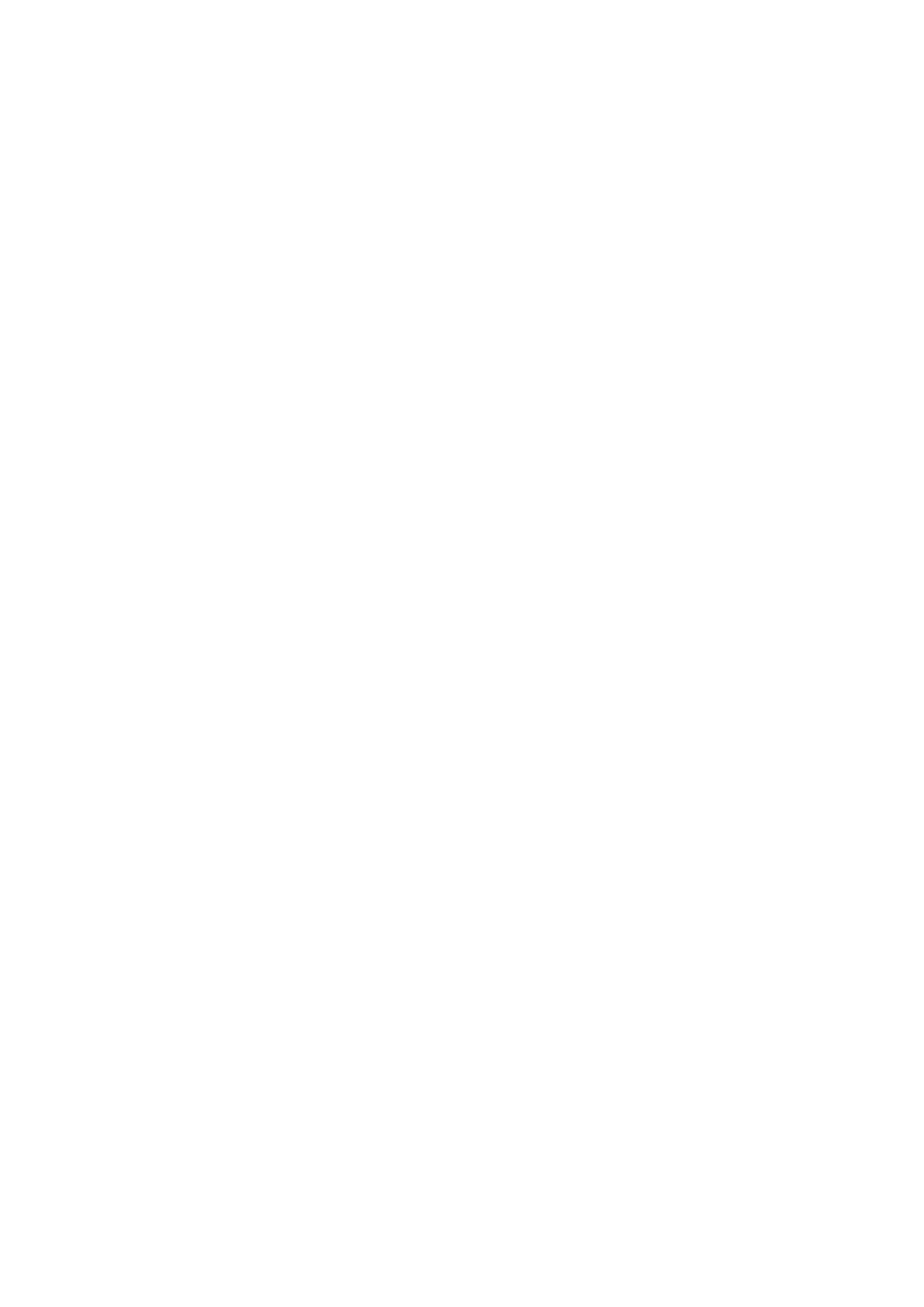### BRANDS HATCH SOLO PRACTICE PRACTICE - 1 LAP TIMES

| Lap            | Time          |
|----------------|---------------|
|                |               |
|                |               |
| 1              |               |
| $\overline{2}$ | 1:07.389      |
| 3              | 1:01.644      |
| 4              | 1:03.660      |
| 5              | 1:02.449      |
| 6              | 1:01.509      |
|                | <b>FINISH</b> |
|                |               |

### Dan Hanby

|                | <b>START</b>  |
|----------------|---------------|
| 1              |               |
| 2              | 1:05.583      |
| 3              | 1:02.650      |
| 4              | 59.478        |
| 5              | 57.530        |
| 6              | 59.138        |
| $\overline{7}$ | 57.890        |
| 8              | 57.335        |
| 9              | 57.170        |
| 10             | 58.647        |
|                | <b>FINISH</b> |
|                |               |

| David Carson |              |  |
|--------------|--------------|--|
|              | <b>START</b> |  |
|              |              |  |
| 1            |              |  |
| 2            | 1:05.124     |  |
| 3            | 1:02.226     |  |
| 4            | 1:00.215     |  |
| 5            | 1:00.303     |  |
| 6            | 57.930       |  |
| 7            | 57.398       |  |
| 8            | 57 749       |  |
| 9            | 56.995       |  |
| 10           | 56.935       |  |
| FINISH       |              |  |

## David Stiff

|                | <b>START</b>  |
|----------------|---------------|
| 1              |               |
| 2              | 1:05.233      |
| 3              | 1:03.782      |
| 4              | 1:00.332      |
| 5              | 59.896        |
| 6              | 1:01.272      |
| $\overline{7}$ | 58.542        |
| 8              | 1:01.280      |
| 9              | 58.341        |
| 10             | 58.903        |
|                | <b>FINISH</b> |

| Lap                 | Time          |  |  |
|---------------------|---------------|--|--|
|                     |               |  |  |
| <b>Ewan Dommett</b> |               |  |  |
|                     | <b>START</b>  |  |  |
|                     |               |  |  |
| 1                   |               |  |  |
|                     | <b>FINISH</b> |  |  |
| 2                   | 1:05.676      |  |  |
|                     |               |  |  |

| <b>Gary Arden</b> |          |  |  |  |
|-------------------|----------|--|--|--|
|                   |          |  |  |  |
| <b>START</b>      |          |  |  |  |
| 1                 |          |  |  |  |
| 2                 | 58.459   |  |  |  |
| 3                 | 57.881   |  |  |  |
| 4                 | 58 243   |  |  |  |
| 5                 | 1:01.620 |  |  |  |
| 6                 | 58 279   |  |  |  |
| 7                 | 58.886   |  |  |  |
| 8                 | 58.518   |  |  |  |
| <b>FINISH</b>     |          |  |  |  |

| James Foster |               |  |
|--------------|---------------|--|
|              | <b>START</b>  |  |
|              |               |  |
| 1            |               |  |
| 2            | 1:06.381      |  |
| 3            | 1:01.669      |  |
| 4            | 1:03.339      |  |
| 5            | 1:00.658      |  |
| 6            | 1:01.070      |  |
| 7            | 1:00.536      |  |
| 8            | 59.175        |  |
| 9            | 59442         |  |
|              | <b>FINISH</b> |  |
| 10           | 59.098        |  |
|              |               |  |

| James Llewellyn |               |  |
|-----------------|---------------|--|
|                 |               |  |
|                 | <b>START</b>  |  |
| 1               |               |  |
| 2               | 1:09.772      |  |
| 3               | 1:07.305      |  |
| 4               | 1:05.460      |  |
| 5               | 1:03.795      |  |
| 6               | 1:07.039      |  |
| $\overline{7}$  | 1:03.363      |  |
| 8               | 1:02.752      |  |
| 9               | 1:03.155      |  |
|                 | <b>FINISH</b> |  |
|                 |               |  |

James Seath

| Lap | Time          |  |
|-----|---------------|--|
|     |               |  |
|     | <b>START</b>  |  |
| 1   |               |  |
| 2   | 1:03.701      |  |
| 3   | 1:00.945      |  |
| 4   | 58.196        |  |
| 5   | 57.032        |  |
| 6   | 57.571        |  |
| 7   | 56.119        |  |
| 8   | 58.954        |  |
| 9   | 57.126        |  |
| 10  | 56.544        |  |
|     | <b>FINISH</b> |  |
| 11  | 56.610        |  |

| Jim Hind       |               |  |
|----------------|---------------|--|
| <b>START</b>   |               |  |
|                |               |  |
| 1              |               |  |
| 2              | 1:03.426      |  |
| 3              | 1:01.935      |  |
| 4              | 1:01.146      |  |
| 5              | 1:00.790      |  |
| 6              | 59.830        |  |
| $\overline{7}$ | 59.815        |  |
|                | <b>FINISH</b> |  |

| Jonathan Smith |               |  |
|----------------|---------------|--|
|                | <b>START</b>  |  |
|                |               |  |
| 1              |               |  |
| 2              | 1:01.649      |  |
| 3              | 1:00.023      |  |
| 4              | 58.182        |  |
| 5              | 1:00.372      |  |
| 6              | 57.813        |  |
| $\overline{7}$ | 57.549        |  |
| 8              | 56.266        |  |
| 9              | 55.775        |  |
| 10             | 56.928        |  |
|                | <b>FINISH</b> |  |

| Justin Grace   |               |  |
|----------------|---------------|--|
|                | <b>START</b>  |  |
|                |               |  |
| 1              |               |  |
| 2              | 1:01.764      |  |
| 3              | 1:01.224      |  |
| 4              | 58.914        |  |
| 5              | 58.105        |  |
| 6              | 57.554        |  |
| $\overline{7}$ | 57.979        |  |
|                | <b>FINISH</b> |  |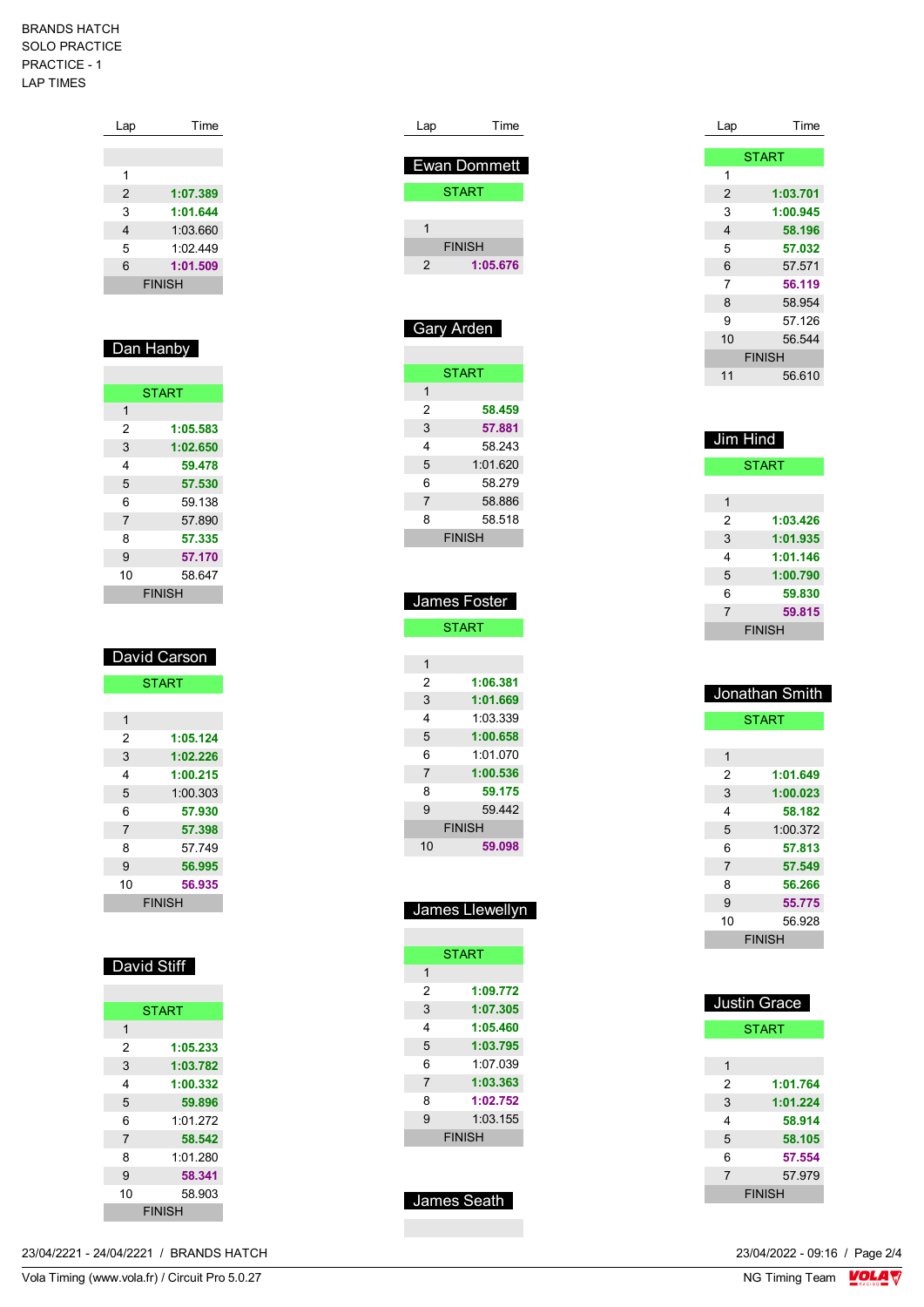#### BRANDS HATCH SOLO PRACTICE PRACTICE - 1 LAP TIMES

| Lap            | Time          |
|----------------|---------------|
| Karl Horton    |               |
|                | <b>START</b>  |
| 1              |               |
| 2              | 1:03.807      |
| 3              | 59.174        |
| 4              | 57.920        |
| 5              | 58.184        |
| 6              | 57.634        |
| $\overline{7}$ | 57.365        |
| 8              | 1:01.565      |
| 9              | 59.510        |
| 10             | 1:00.226      |
|                | <b>FINISH</b> |

## Luke Mchardy

|    | <b>START</b>  |
|----|---------------|
| 1  |               |
| 2  | 1:05.426      |
| 3  | 1:04.378      |
| 4  | 1.07261       |
| 5  | 1:03.685      |
| 6  | 1:03.484      |
| 7  | 1:02.878      |
| 8  | 1:04 636      |
| 9  | 1.04985       |
|    | <b>FINISH</b> |
| 10 | 1:03.684      |

## Mick Moreton

| <b>START</b>  |          |  |
|---------------|----------|--|
| 1             |          |  |
| 2             | 1:12.227 |  |
| 3             | 1:11.271 |  |
| 4             | 1:09.938 |  |
| 5             | 1:08.426 |  |
| 6             | 1:07.962 |  |
| 7             | 1:10.471 |  |
| 8             | 1:08.644 |  |
| <b>FINISH</b> |          |  |

| Nigel Block  |          |  |
|--------------|----------|--|
| <b>START</b> |          |  |
|              |          |  |
| 1            |          |  |
| 2            | 1:12.400 |  |
| 3            | 1:11.549 |  |
| 4            | 1:09.864 |  |
| 5            | 1:08.849 |  |
| ิค           | 1:07.341 |  |

| Lap | Time          |  |
|-----|---------------|--|
|     |               |  |
| 7   | 1.10459       |  |
| 8   | 1:08.628      |  |
|     | <b>FINISH</b> |  |
| 9   | 1:09.896      |  |

| Peter Lacy     |               |
|----------------|---------------|
|                | <b>START</b>  |
|                |               |
| 1              |               |
| 2              | 59.819        |
| 3              | 1:00.435      |
| 4              | 59.194        |
| 5              | 59.708        |
| 6              | 58.828        |
| $\overline{7}$ | 58.475        |
| 8              | 59 210        |
|                | <b>FINISH</b> |
| g              | 59.427        |

| <b>Philip Barber</b> |              |  |
|----------------------|--------------|--|
|                      |              |  |
|                      | <b>START</b> |  |
| 1                    |              |  |
| 2                    | 1:10.059     |  |
| 3                    | 1:05.976     |  |
| 4                    | 1:05.180     |  |
| 5                    | 1:05.317     |  |
| 6                    | 1.07272      |  |
| $\overline{7}$       | 1:05.667     |  |
| 8                    | 1:04.709     |  |
| <b>FINISH</b>        |              |  |

### Richie Welsh

|                | <b>START</b>  |        |  |
|----------------|---------------|--------|--|
| 1              |               |        |  |
| 2              |               | 58.246 |  |
| 3              |               | 56.502 |  |
| 4              |               | 55.661 |  |
| 5              |               | 56.138 |  |
| 6              |               | 56.502 |  |
| $\overline{7}$ |               | 56.040 |  |
| 8              |               | 54.640 |  |
| 9              |               | 54.249 |  |
| 10             |               | 55 080 |  |
| 11             |               | 54.865 |  |
|                | <b>FINISH</b> |        |  |
|                |               |        |  |

| <b>Scott Larkin</b> |
|---------------------|
|                     |
| START               |

| Lap            | Time          |
|----------------|---------------|
|                |               |
| 1              |               |
| 2              | 57.558        |
| 3              | 56.132        |
| 4              | 55.791        |
| 5              | 56.371        |
| 6              | 56.054        |
| $\overline{7}$ | 55.857        |
| 8              | 55.570        |
| 9              | 54.927        |
| 10             | 54.979        |
|                | <b>FINISH</b> |

| Simon Hunt |               |
|------------|---------------|
|            | <b>START</b>  |
|            |               |
| 1          |               |
| 2          | 1:00.423      |
| 3          | 57.829        |
| 4          | 55.929        |
| 5          | 55.682        |
| 6          | 56 481        |
| 7          | 56.101        |
|            | <b>FINISH</b> |

| <b>Simon Rowe</b> |          |  |
|-------------------|----------|--|
| <b>START</b>      |          |  |
|                   |          |  |
| 1                 |          |  |
| 2                 | 1:03.453 |  |
| 3                 | 1:00.926 |  |
| 4                 | 1:02.300 |  |
| 5                 | 1:00.618 |  |
| 6                 | 1:00.956 |  |
| 6                 |          |  |
| <b>FINISH</b>     |          |  |

|   | <b>Terence Quince</b> |
|---|-----------------------|
|   | <b>START</b>          |
| 1 |                       |
| 2 | 1:05.474              |
| 3 | 1:02.055              |
| 4 | 1:01.462              |
| 5 | 1.01740               |
|   | <b>FINISH</b>         |
|   |                       |

# William Browning START

**1:11.426**

23/04/2022 - 09:16 / Page 3/4<br>NG Timing Team  $\frac{VOLA}{V}$ 

23/04/2221 - 24/04/2221 / BRANDS HATCH